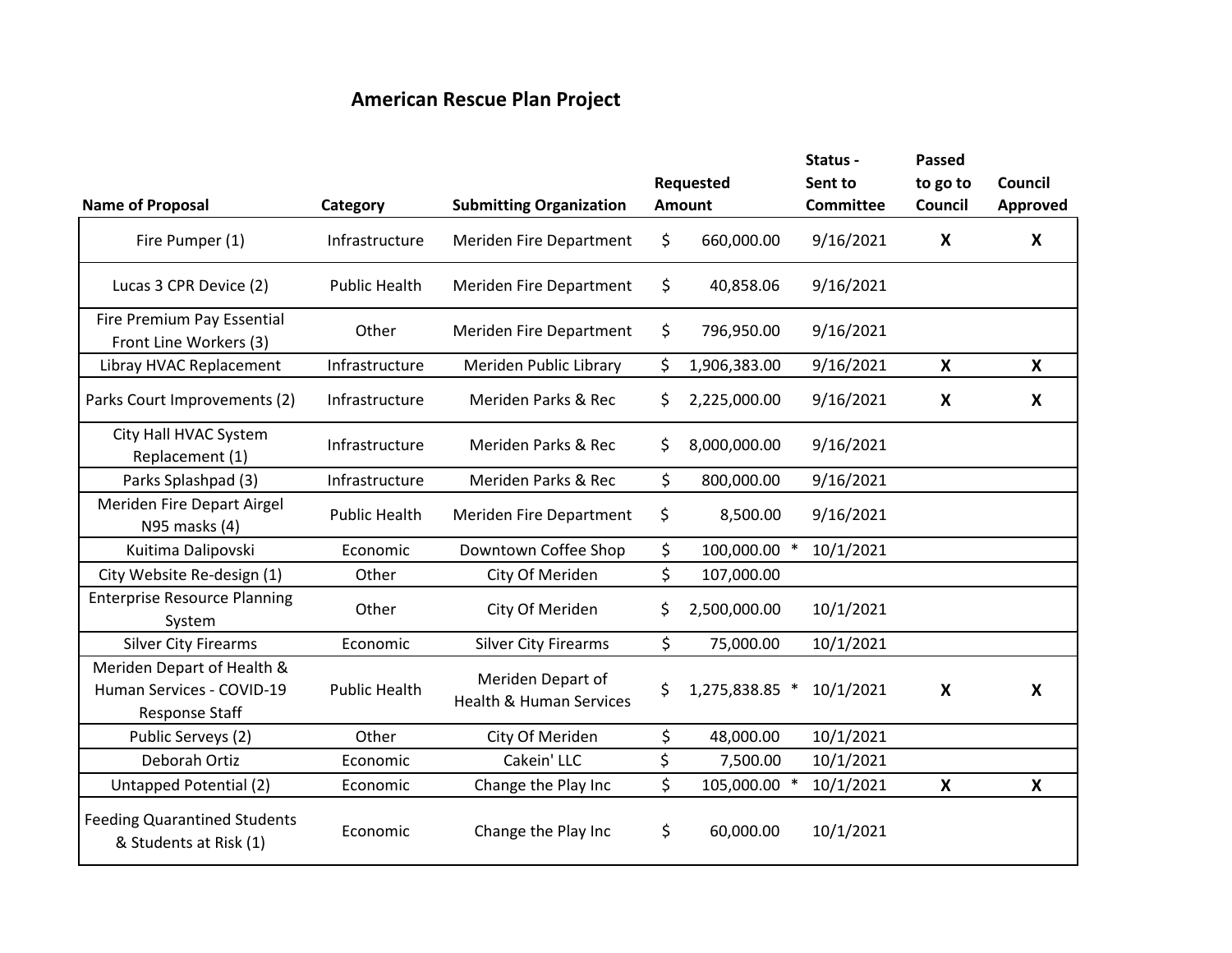| Meriden Business Boost (2)                                  | Economic             | Meriden ED & the RJ<br>Media Group                          | \$<br>300,000.00   | 1/5/2022                | X                         | X                         |
|-------------------------------------------------------------|----------------------|-------------------------------------------------------------|--------------------|-------------------------|---------------------------|---------------------------|
| <b>Babershop Rebuild</b>                                    | Economic             | Legendz Barbershop LLC                                      | \$<br>20,000.00    | 11/12/2021              |                           |                           |
| Fleet Improvement                                           | Infrastructure       | <b>Meriden Police</b><br>Department                         | \$<br>823,000.00   |                         |                           |                           |
| <b>Relmagining Student</b><br>Engagement (RISE) (1)         | Economic             | Meriden Children First<br>Initiative                        | \$<br>390,000.00 * | 11/12/2021              | X                         | $\boldsymbol{\mathsf{X}}$ |
| Silver City Ballroom                                        | Economic             | ShowLab Events LLC                                          | \$<br>50,000.00    | 11/12/2021              | $\boldsymbol{\mathsf{X}}$ | $\boldsymbol{\mathsf{X}}$ |
| <b>Essential Worker</b><br>Bonus/Premium Pay                | Other                | <b>Meriden Police</b><br>Department                         | \$<br>195,000.00   |                         |                           |                           |
| <b>Small Business Hardship</b>                              | Economic             | <b>Trucking Advertising</b><br>Network LLC                  | \$<br>57,200.00    | 11/12/2021              |                           |                           |
| <b>Application Assistance</b><br>Administrator              | Other                | City of Meriden                                             | \$<br>200,000.00   | 10/14/2021              | X                         | X                         |
| Economic Empowerment for<br>the Next Generation             | Economic             | Children Must Work Inc                                      | \$<br>2,000,000.00 | 11/12/2021              |                           |                           |
| "I FEEL/ ME SIENTO" (2)                                     | <b>Public Health</b> | Meriden Children First<br>Initiative                        | \$<br>437,944.00 * | 11/12/2021              |                           |                           |
| Gallery 53 Downtown Arts<br><b>Rescue Plan</b>              | Economic             | Gallery 53/Arts & Crafts<br>Association of Meriden,<br>Inc. | \$                 | 323,000.00 * 11/12/2021 | X                         | X                         |
| Merimere Dike Repair (1)                                    | Infrastructure       | City of Meriden Water<br><b>Division</b>                    | \$<br>2,100,000.00 |                         |                           |                           |
| Replacement of Elmer Water<br>Treatment Plant System (2)    | Infrastructure       | City of Meriden Water<br>Division                           | \$<br>2,500,000.00 | 2/4/2022                | X                         | X                         |
| East Side Booster Pump<br><b>Station Rehabilitation (3)</b> | Infrastructure       | City of Meriden Water<br>Division                           | \$<br>1,128,900.00 |                         |                           |                           |
| Distribution System Tank Work<br>(4)                        | Infrastructure       | City of Meriden Water<br>Division                           | \$<br>1,435,000.00 | 2/4/2022                |                           |                           |
| Cedarwood Valley Force Main<br>Repair (1)                   | Infrastructure       | City of Meriden Sewer<br>Division                           | \$<br>950,000.00   |                         |                           |                           |
| Collection System Lining &<br>Rehabilitation (2)            | Infrastructure       | City of Meriden Sewer<br>Division                           | \$<br>4,000,000.00 | 11/12/2021              | X                         | X                         |
| Meriden YMCA Splashpad                                      | Infrastructure       | Meriden YMCA                                                | \$<br>161,565.00   |                         |                           |                           |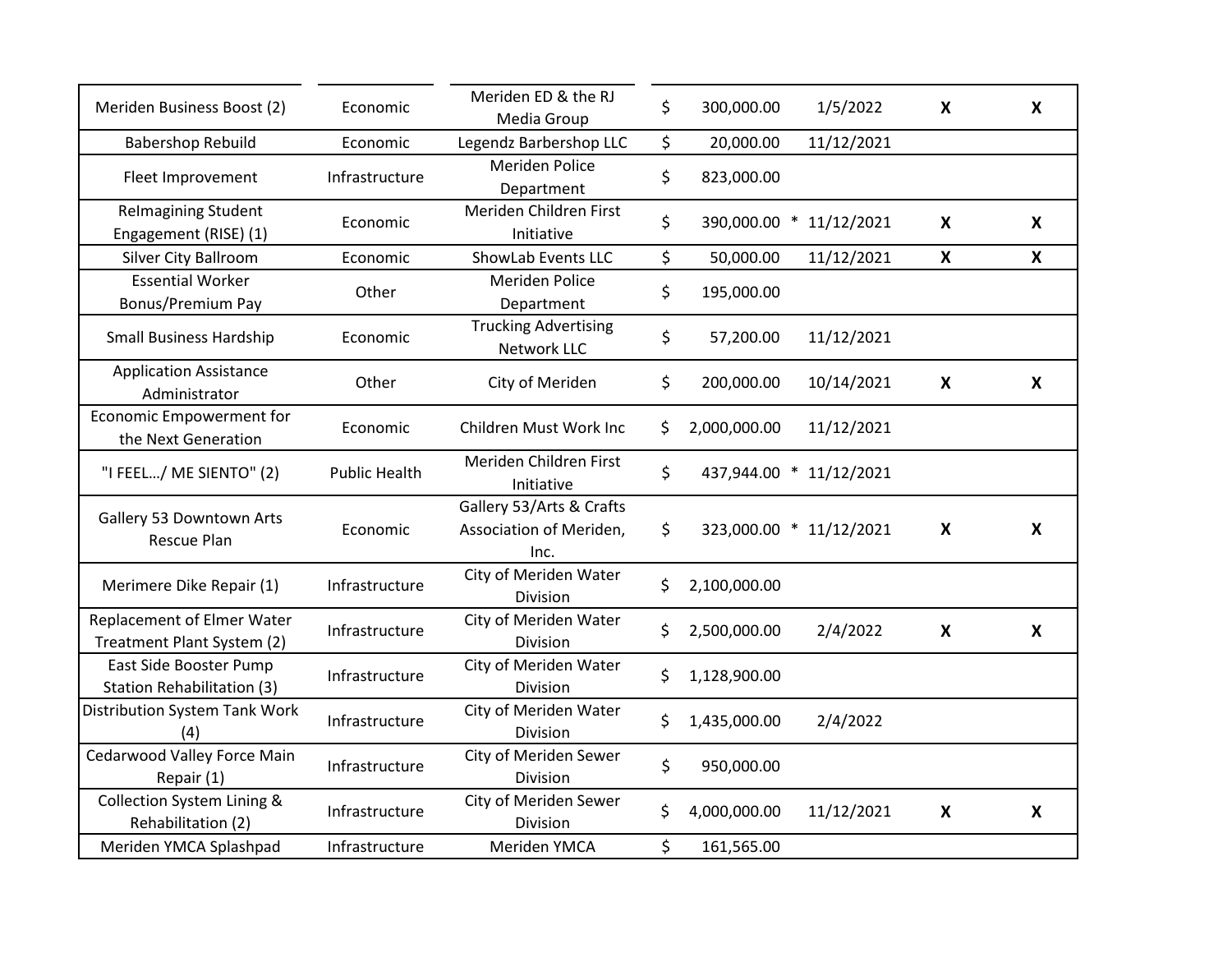| <b>Transitional Housing Services</b><br>for Domestic Voilence Victims         | Other                | Meriden-Wallingford<br>Chrysalis Inc.             | \$  | 618,000.00   |        | 1/5/2022 | X                         | X                         |
|-------------------------------------------------------------------------------|----------------------|---------------------------------------------------|-----|--------------|--------|----------|---------------------------|---------------------------|
| Raising Arts Awareness in the<br><b>Community &amp; Dancer</b><br>Sponsorship | Other                | <b>Higher Movement</b>                            | \$  | 50,000.00    |        | 3/2/2022 |                           |                           |
| <b>ARPA</b><br>Information/Engagement<br>Portal                               | Other                | <b>Local Government</b><br>Solutions, LLC         | \$  | 15,000.00    |        |          |                           |                           |
| Overlook Road Little League<br><b>Facility Upgrades</b>                       | Infrastructure       | Meriden Little League                             | \$  | 624,500.00   |        | 2/4/2022 |                           |                           |
| Meriden TOD Co-Working<br>Center                                              | Economic             | Meriden Econoimc<br>Development<br>Corporation    | \$  | 1,634,000.00 |        |          |                           |                           |
| Meriden Summer League (2)                                                     | Other                | Meriden Children First                            | \$. | 100,000.00 * |        |          |                           |                           |
| <b>Natural Resources Inventory</b><br><b>Field Research</b>                   | Other                | Conservation<br><b>Commission Project</b><br>Team | \$  | 436,100.00   |        | 3/2/2022 |                           |                           |
| Rapid Antigen Test Purchase                                                   | <b>Public Health</b> | City of Meriden                                   | \$  | 82,500.00    |        | 1/5/2022 |                           |                           |
| <b>Beat The Street Community</b>                                              |                      | <b>Beat The Street</b>                            |     |              |        |          |                           |                           |
| <b>Center Support Grant</b>                                                   | Other                | <b>Community Center</b>                           | \$  | 166,196.00   |        | 2/4/2022 | X                         | X                         |
| Bigbelly Pizza & Subs                                                         | Economic             | Bigbelly Pizza & Subs                             | \$  | 10,000.00    |        |          |                           |                           |
| Boys & Girls Club of Meriden                                                  |                      | Boys & Girls Club of                              |     |              |        |          |                           |                           |
| Capital Project                                                               | Infrastructure       | Meriden                                           | \$. | 2,000,000.00 |        | 3/2/2022 |                           |                           |
| Repair of Bulging Rear Wall at                                                |                      | Meriden Historical                                |     |              |        |          |                           |                           |
| 39-41 West Main Street                                                        | Other                | Society                                           | \$  | 79,220.00    |        | 3/2/2022 | X                         |                           |
|                                                                               |                      | Meriden Parks, Rec &                              |     |              |        |          |                           |                           |
| Get Kids to Camp Initiative                                                   | Economic             | <b>Facilities</b>                                 | \$. | 600,000.00   | $\ast$ | 2/4/2022 | $\boldsymbol{\mathsf{X}}$ | $\boldsymbol{\mathsf{X}}$ |
| <b>Camp Activities</b>                                                        |                      |                                                   | \$  | 600,000.00 # |        |          |                           | X                         |
| Zen City                                                                      |                      |                                                   | \$  | 147,000.00 # |        |          |                           | $\boldsymbol{\mathsf{x}}$ |
| Covid Payroll (Nurses)                                                        |                      |                                                   | \$  | 450,000.00 # |        |          |                           | X                         |
| <b>IT Equipment</b>                                                           |                      |                                                   | \$  | 235,085.00 # |        |          |                           | X                         |
| Senior Center Improvements                                                    |                      |                                                   | \$  | 27,043.00 #  |        |          |                           | X                         |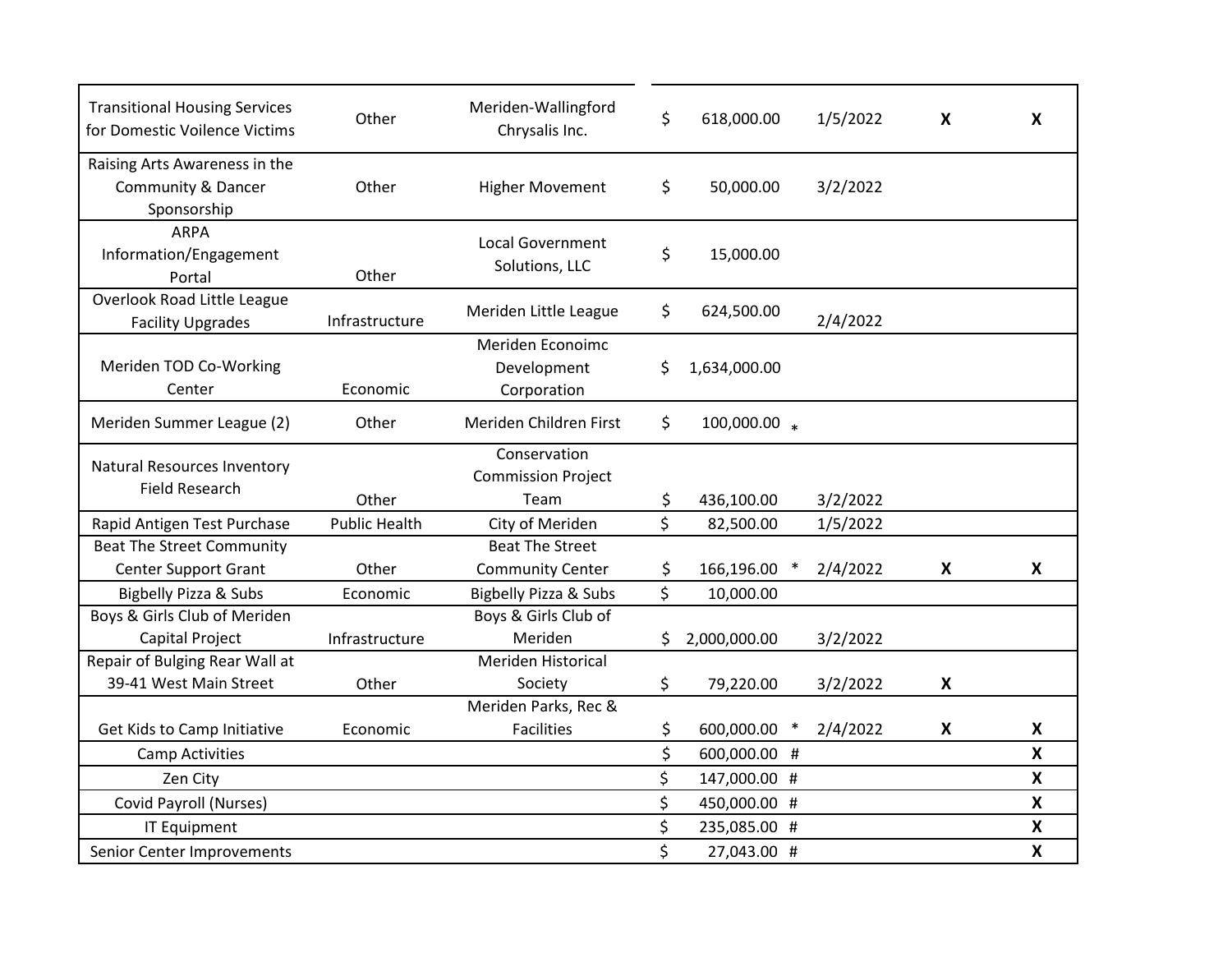| Meriden Police Booking Area                                  |                      |                                                          |          |                         |          |   |   |
|--------------------------------------------------------------|----------------------|----------------------------------------------------------|----------|-------------------------|----------|---|---|
| and Cell Block Renovation                                    |                      |                                                          |          |                         |          |   |   |
| Project (1)                                                  | Infrastructure       | Meriden Police Dept                                      | S.       | 1,400,000.00            |          |   |   |
| Meriden Police Locker Room                                   |                      |                                                          |          |                         |          |   |   |
| Renovation Project (2)                                       | Infrastructure       | Meriden Police Dept                                      | \$       | 297,980.00              |          |   |   |
|                                                              |                      |                                                          |          |                         |          |   |   |
| <b>Barbering Services Provided to</b>                        |                      | Rivera AtelierLLC/New                                    |          |                         |          |   |   |
| Children & Families in Need                                  | Economic             | <b>Styles Hair Studio</b>                                | \$       | 15,000.00               |          |   |   |
| <b>ARP Funds for Marine Corps</b>                            |                      | Marine Corps League,                                     |          |                         |          |   |   |
| League                                                       | Other                | <b>Silver City Detachment</b>                            | \$       | 267,000.00              | 3/2/2022 |   |   |
|                                                              |                      |                                                          |          |                         |          |   |   |
| Meriden Daffodil Festival                                    |                      | Festivals of Meriden dba                                 |          |                         |          |   |   |
| <b>Covid Stabilization Plan</b>                              | Economic             | Meriden Daffodil Festival                                | \$       | 284,300.00              | 3/2/2022 | X | Χ |
| Supporting Services to Power                                 |                      | United Way of Meriden                                    |          |                         |          |   |   |
| Meriden's Workforce                                          | Economic             | & Wallingford                                            | \$       | 664,520.00 *            |          | X |   |
| Post 45 Renovation Project                                   | Infrastructure       | American Legion Post 45                                  | \$       | 275,000.00              | 3/2/2022 |   |   |
| <b>BallHeadz Youth Mentoring</b>                             |                      |                                                          |          |                         |          |   |   |
| Program                                                      | <b>Public Health</b> | Ballheadz, Inc.                                          | \$       | 178,440.00              |          |   |   |
| Pathway to Medical Assistant                                 |                      | <b>Community Health</b>                                  |          |                         |          |   |   |
| <b>Careers for Meriden Residents</b>                         | Economic             | Center, Inc                                              | \$       | 478,724.55              |          |   |   |
| <b>Successful Business Continuity</b>                        | Economic             | House of Cars, LLC                                       | \$       | 700,000.00              |          |   |   |
| Special Needs Youth                                          |                      |                                                          |          |                         |          |   |   |
| Development & Mentorship                                     |                      | Social Sabby Sponsorship                                 |          |                         |          |   |   |
| Program                                                      | Economic             | Inc.                                                     | \$       | 150,000.00              |          |   |   |
| <b>Struggling Small Business -</b>                           |                      |                                                          |          |                         |          |   |   |
| <b>King Nails</b>                                            | Economic             | <b>King Nails</b>                                        | \$       | 100,000.00              |          |   |   |
| <b>Expansion of Substance Use</b>                            |                      |                                                          |          |                         |          |   |   |
|                                                              |                      |                                                          |          |                         |          |   |   |
|                                                              |                      |                                                          |          |                         |          |   |   |
| Disorder Support Groups &<br><b>Services</b>                 | <b>Public Health</b> | TriCircle, Inc                                           | \$       | 471,253.00              |          |   |   |
| 5 Colony St                                                  | Economic             | <b>Silver City Properties LLC</b>                        | \$       | 600,000.00              |          |   |   |
|                                                              |                      |                                                          |          |                         |          |   |   |
| 5 Year Growth Plan Assistance<br>Purchase of a Mobile Screen | Other<br>Other       | Restore with the Arts, Inc<br>Restore with the Arts, Inc | \$<br>\$ | 88,124.00<br>165,200.00 |          |   |   |